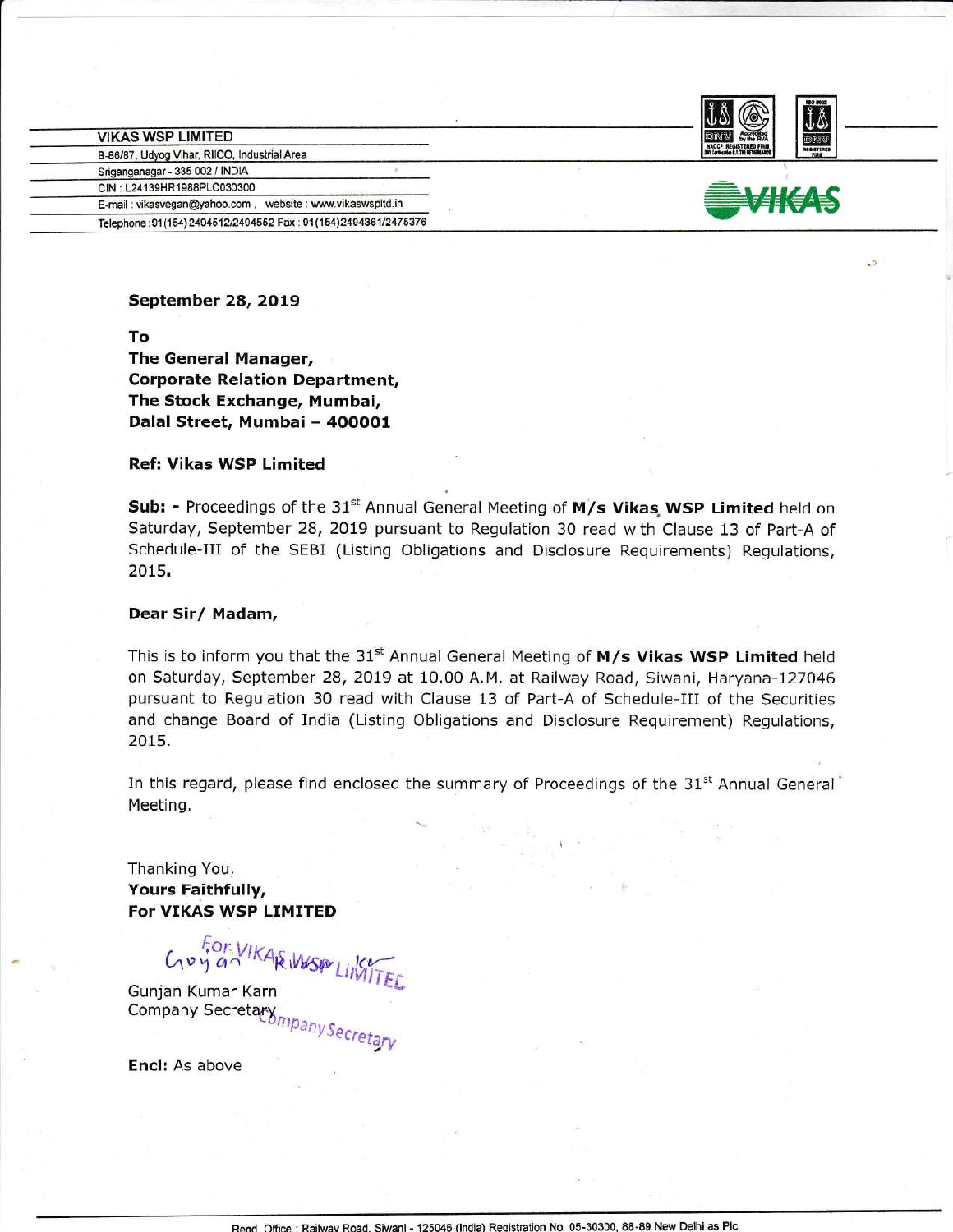# Summary of Proceeding of the 31<sup>st</sup> Annual General Meeting

The 31<sup>st</sup> Annual General Meeting (AGM) of Vikas WSP Limited (The Company) was held on Saturday, September 28, 2019 at 10.00 A.M. at Railway Road, Siwani, Haryana-127046. Following Directors were present:

#### DIRECTORS PRESENT:

 $\mathbf{f}$ 

| <sup>1</sup> | Mr. Bajrang Dass Aggarwal | Chairman cum Managing Director                                                                                                 |
|--------------|---------------------------|--------------------------------------------------------------------------------------------------------------------------------|
| 2)           | Mr. Ram Awtar Mittal      | Chairman of Audit Committee cum Independent<br>Director                                                                        |
| 3)           | Mr. Neeraj Chhabra        | Chairman of Stakeholder Relationship Committee and<br>Corporate Social Responsibility Committee<br>cum<br>Independent Director |

#### IN ATTENDANCE AND INVITEE

| Mr. Gunjan Kumar Karn   Company Secretary |                                                                                                  |  |  |
|-------------------------------------------|--------------------------------------------------------------------------------------------------|--|--|
| Mr. Som Prakash<br>Aggarwal               | M/s S. Prakash Aggarwal & Co., Chartered Accountants, Statuary<br>Auditor                        |  |  |
| Mr. Vivek Sharma                          | M/s S Vivek & Associates, Practicing company secretary,  <br>Scrutinizer and Secretarial Auditor |  |  |

Mr. Gunjan Kumar Karn, Company Secretary welcomed the members and other attendees. He informed the Shareholder that Mr. Bajrang Dass Aggarwal, chairman, would preside over the meeting. The requisite quorum being present, company secretary called the meeting to order.

With the Consent of the members, the Notice convening the Annual General Meeting, the Directors Report and the financial statements for the financial year ended March 31, 2019 were taken as read.

He stated that the Annual Report for the 20lB-2O19 had been posted / emailed; to all the Members and the Annual Report and statuary registers and Proxy registers were available for inspection. He then requested Mr. Bajrang Dass Aggarwal, chairman to commence the proceedings.

Mr. Bajrang Dass Aggarwal, chairman introduced the directors and officers sitting on the dais, The chairman briefed about the significant developments of the Company during Financial Year 2018-20t9. Mr. Ram Awtar Mittal, Chairman of Audit Committee cum Independent Director presented the operational highlights of the Company. The chairman

For VIKAS WSRUTIVILLE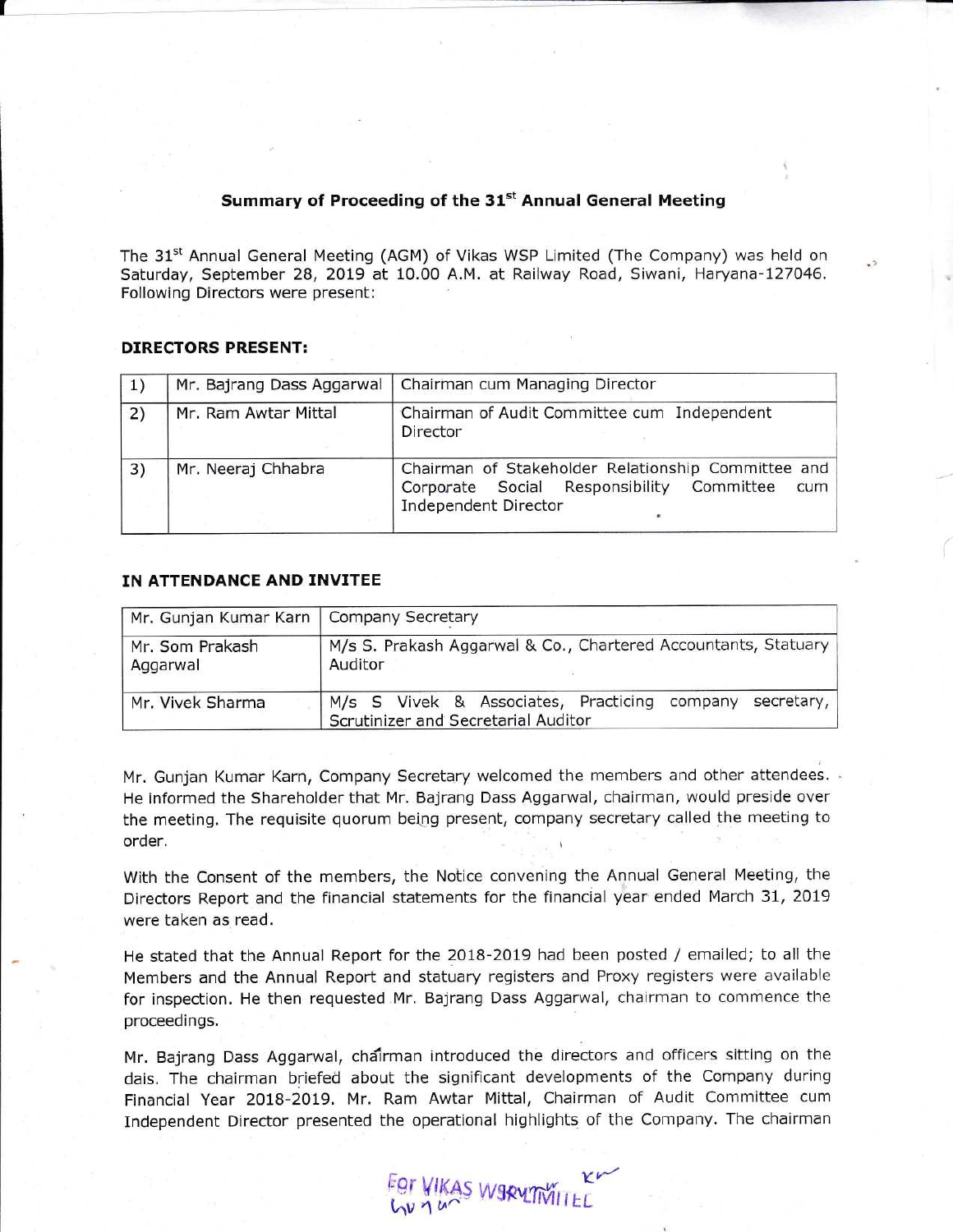then invited quarries/clarifications from shareholders, which were duly answered and the shareholders expressed satisfaction on the performance of the Company.

Gunjan Kumar Karn, Company Secretary informed that there would be no voting by show of hands as the Company had provided the Members the facility to cast their votes electronically which started at 10.00 A.M. on Wednesday from 25.09.2019 to 5.00 P.M. on Friday 27.09.2019 on all the resolutions set forth in the Notice of the AGM. Members who were present at the AGM and had not cast their votes electronically were provided an opportunity to cast their votes at the Meeting via electronic voting mechanism. The following items of business as stated in the Notice of AGM were put to vote:

### **ORDINARY BUSINESS**

- 1. TO RECEIVE, CONSIDER AND ADOPT THE STANDALONE FINANCIAL STATEMENTS OF THE COMPANY FOR THE FINANCIAL YEAR ENDED MARCH 31, 2019 AND THE REPORTS OF THE BOARD OF DIRECTORS AND OF THE **AUDITORS THEREON.**
- 2. RE-APPOINTMENT OF MRS. BIMLA DEVI JINDAL(DIN-00034997) AS A DIRECTOR LIABLE TO RETIRE BY ROTATION

**SPECIAL BUSINESS:** 

- 3. APPROVED FOR RELATED PARTY TRANSACTIONS
- 4. REAPPOINTMENT OF MR. RAM AWTAR MITTAL (DIN: 02303734) AS AN INDEPENDENT DIRECTOR SECOND TERM OF FIVE(5) CONSECUTIVE YEARS I.E. FROM 1ST APRIL 2019 UP TO 31ST MARCH 2024".
- 5. REAPPOINTMENT OF MR. KISHAN LAL (DIN: 01878703) AS AN INDEPENDENT DIRECTOR SECOND TERM OF FIVE(5) CONSECUTIVE YEARS I.E. FROM 1<sup>ST</sup> APRIL 2019 UP TO 31<sup>ST</sup> MARCH 2024".
- **6. REAPPOINTMENT OF** MR. NEERAJ CHHABRA (DIN: 06467189) AS AN INDEPENDENT DIRECTOR SECOND TERM OF FIVE(5) CONSECUTIVE YEARS I.E. FROM 1ST APRIL 2019 UP TO 31ST MARCH 2024".

The Shareholders reconfirmed the Preferential Allotment of Promoters and other than Promoters with permission of Board. The Details are given below.

- 1. To Issue up to 11,45,00,000 Equity Shares on a Preferential Basis to Mrs. Bimla Devi Jindal, Promoter of the Company for allot 11,45,00,000/- (Eleven Crore Forty Five Lakhs) equity shares of Rs. 1 each at Premium of Rs. 23/- per equity shares (i.e. Rs. 24 including premium) fully paid aggregate amounting to Rs. 274,80,00,000 (Rupees Two Hundred Seventy Four Crore Eighty Lakhs Only).
- 2. To Issue up to 28,55,00,000 Equity Shares on a Preferential Basis to other than Promoters of the Company for allot 28,55,00,000 (Twenty Eight Crores Fifty Five Lakhs) equity shares of Rs. 1 each at Premium of Rs. 23/- per equity shares (i.e. Rs.

For VIKE SWUSP LIMITER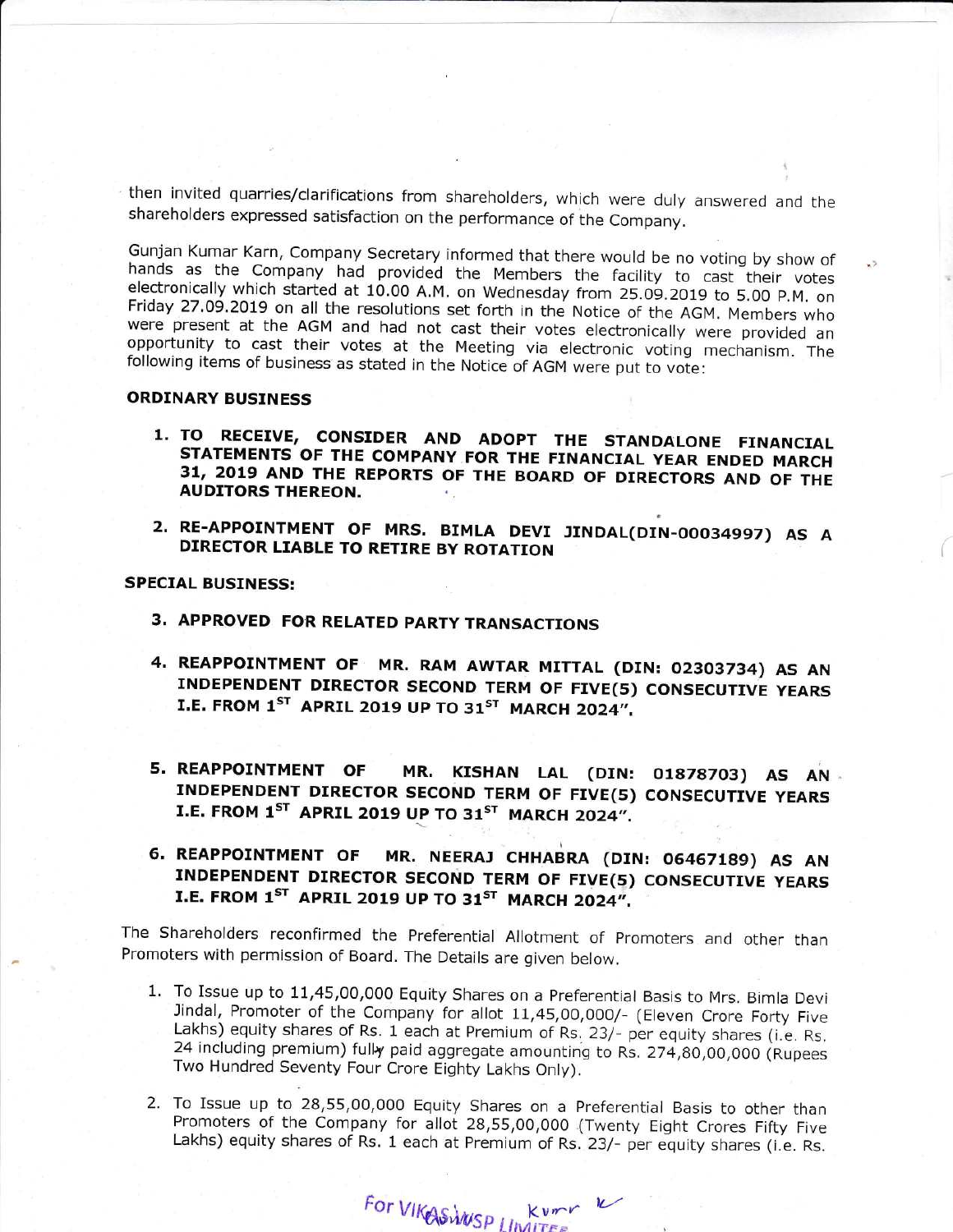24 including premium) fully paid aggregate amounting to Rs. 685,20,00,000 (Rupees Six Hundred Eighty Five Crore Twenty Lakhs Only) to followings allottee's.

- 1. Issuance of L4,25,00,000 Shares of Rs. 1 each at Premium of Rs. 23/- per equity shares (i.e. Rs. 24 including premium) to Mr. Aditya Kumar Prop. of M/s Gawar Venture Capital
- 2. Issuance of 12,75,00,000 Shares of Rs. 1 each at Premium of Rs. 23/- per equity shares (i.e. Rs. 24 including premium) to M/s Renuka Farmers LLP
- 3. Issuance of 3,75,000 Shares of Rs. 1 each at Premium of Rs. 23/- per equity shares (i.e. Rs. 24 including premium) to Mr. Pardeep Kumar Aggarwal
- 4. Issuance of 3,50,000 Shares of Rs. 1 each at Premium of Rs. 23/- per equity shares (i.e. Rs. 24 including premium) to Mrs. Rekha Rani Aggarwal
- 5. Issuance of 3,50,000 Shares of Rs. 1 each at Premium of Rs. 23/- per equity shares (i.e. Rs. 24 including premium) to Mr. Prem Kumar Aggarwal
- 6. Issuance of 1,50,000 Shares of Rs. 1 each at Premium of Rs. 23/- per equity shares (i.e. Rs. 24 including premium) to Mr. Rakesh Kumar Jasuja
- 7. Issuance of 50,000 Shares of Rs. 1 each at Premium of Rs. 23/- per equity shares (i.e. Rs. 24 including premium) to Mrs. Neelam Jasuja
- B. Issuance of 50,000 Shares of Rs. 1 each at Premium of Rs, 23/- per equity shares (i.e. Rs. 24 including premium) to Mr. Tanish Jasuja
- 9. Issuance of 2,50,000 Shares of Rs. 1 each at Premium of Rs. 23/- per equity shares (i.e. Rs. 24 including premium) to Mr. Rajat Sidana Prop. of M/s. R <sup>B</sup> **Traders**
- l0.Issuance of 1,50,000 Shares of Rs. 1 each at Premium of Rs. 23/- per equity shares (i.e. Rs. 24 including premium) to Mr. Suraj Wadhwa
- 11. Issuance of 1,00,000 Shares of Rs. 1 each at Premium of Rs. 23/- per equity shares (i,e. Rs. 24 including premium) to Mrs. Suman Kanta Wadhwa
- 12.Issuance of 37,500 Shares of Rs. 1 each at Premium of Rs. 23/- per equity shares (i.e. Rs. 24 including premium) to Mr, Krishan Kumar
- 13.Issuance of 6,50,000 Shares of Rs. 1 each at Premium of Rs. 23/- per equity shares (i.e. Rs. 24 including premium) to Rajender Gupta Prop. of Mr. R P Gupta and Sons
- 14.Issuance of 3,00,000 Shares of Rs. 1 each at Premium of Rs. 23/- per equity shares (i.e. Rs. 24 including premium) to Mr. Ajay Chandak
- 15. Issuance of 1,70,000 Shares of Rs. 1 each at Premium of Rs. 23/- per equity shares (i.e. Rs. 24 including premium) to Mrs. Karuna Chandak
- 16. Issuance of 1,70,000 Shares of Rs. 1 each at Premium of Rs. 23/- per equity shares (i.e. Rs. 24 including.premium) to Mrs. Khushboo Chandak
- 17. Issuance of 1,72,500 Shares of Rs. 1 each at Premium of Rs. 23/- per equity shares (i.e. Rs. 24 including premium) to Mrs. Kiran Periwal
- lB.Issuance of 21,75,000 Shares of Rs. 1 each at Premium of Rs. 23/- per equity shares (i.e. Rs. 24 including premium) to Mrs. Kanta Devi
- lg,Issuance of 1,00,00,000 Shares of Rs. l each at Premium of Rs. 23/- per equity shares (i.e. Rs. 24 including premium) to Mr, Aman Deep Prop. of Choudhary Brothers

Mr. Vivek Shamra Proprietor of M/s S Vivek & Associates, Practicing Company Secretary, who was appointed as the Scrutinizer for remote-e voting as well as electronic voting at the AGM, was requested io takeover the e-voting process at the AGM and submits Consolidated Scrutinizer Report by before September 30, 2019.

# For VIKASHUSP LINILLEE 22

# comoanvSecretary